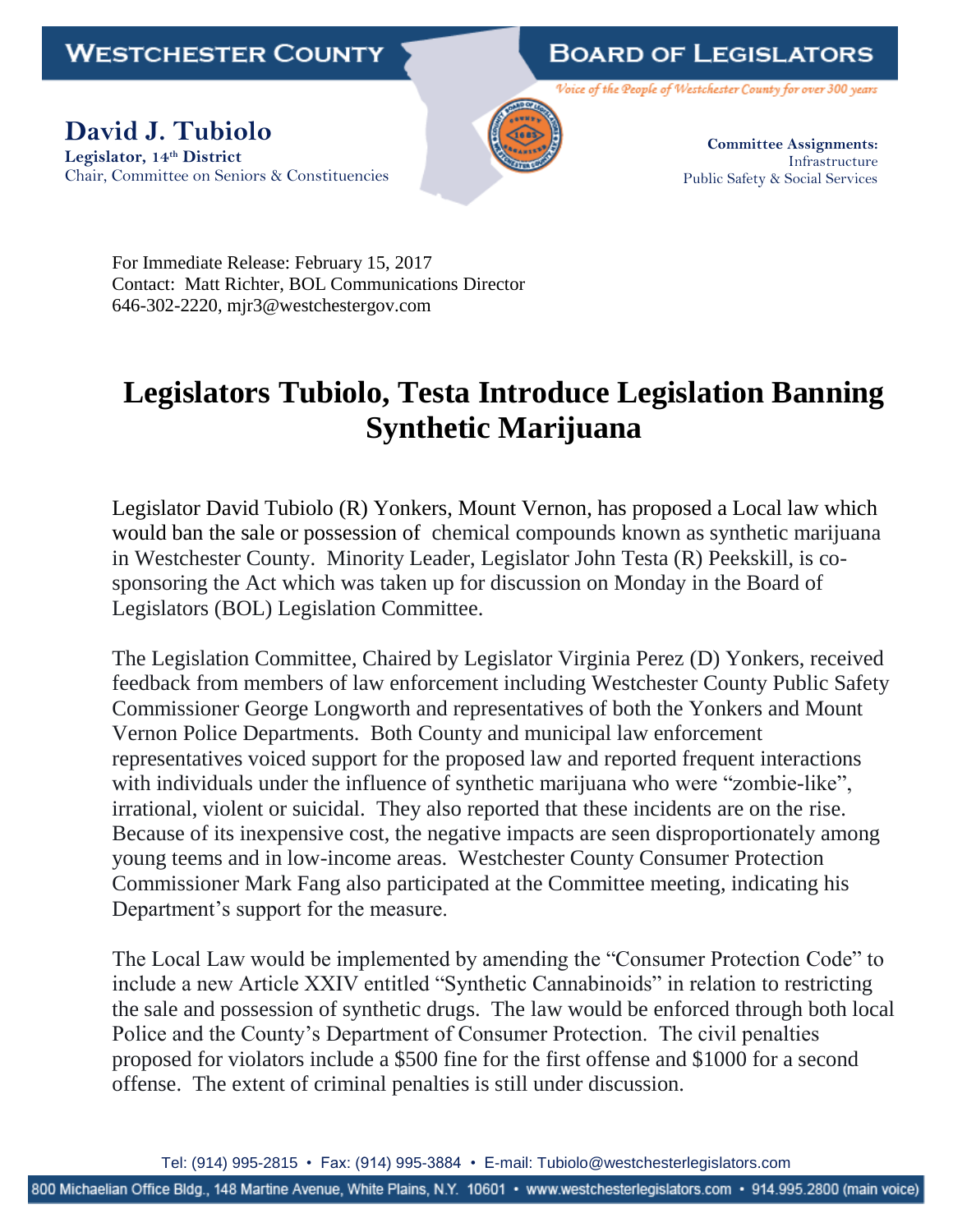Westchester's law seeks to broaden the definition of synthetic drugs to avoid the "cat and mouse game" of slightly altering the chemical composition of the drug to circumvent local laws which producers have employed in the past.

Legislator David Tubiolo is Chair of the Seniors and Constituencies Committee which has oversight of the County's Youth Bureau. "Synthetic marijuana is a serious and dangerous problem from both a public health and law enforcement perspective. Because of the inconsistent nature of the chemical compounds used, it is impossible to predict how the drug will affect the user and how severe those affects might be. This is especially dangerous for our kids who are the prime target of synthetic drug suppliers. The drug is generally marketed in brightly colored packages featuring familiar cartoon characters. There could not be a more innocent looking product which hides potentially deadly effects." Tubiolo said. "I believe that properly crafted legislation implemented through the coordinated efforts of law enforcement and our Consumer Protection Department can go a long way toward eradicating this addictive and deadly poison in our communities."

Legislator John Testa, the Co-Sponsor of the Law said, "Synthetic drugs are a uniquely dangerous and fast spreading phenomenon. The obvious threat to public health, especially that of our kids should be enough to keep it off store shelves but for sellers who are willing to put profits over moral responsibility, this Legislation will ensure that their profits dry up through severe financial penalties and potential criminal charges." Testa added, "I spent my professional career as a public High School Teacher and I can see that the danger and accessibility of these synthetic drugs poses a threat to our youth that we must address now and at every level of government. I hope that our Legislation here in Westchester County can serve as a template for local, regional and state governments to use in battling this critical problem."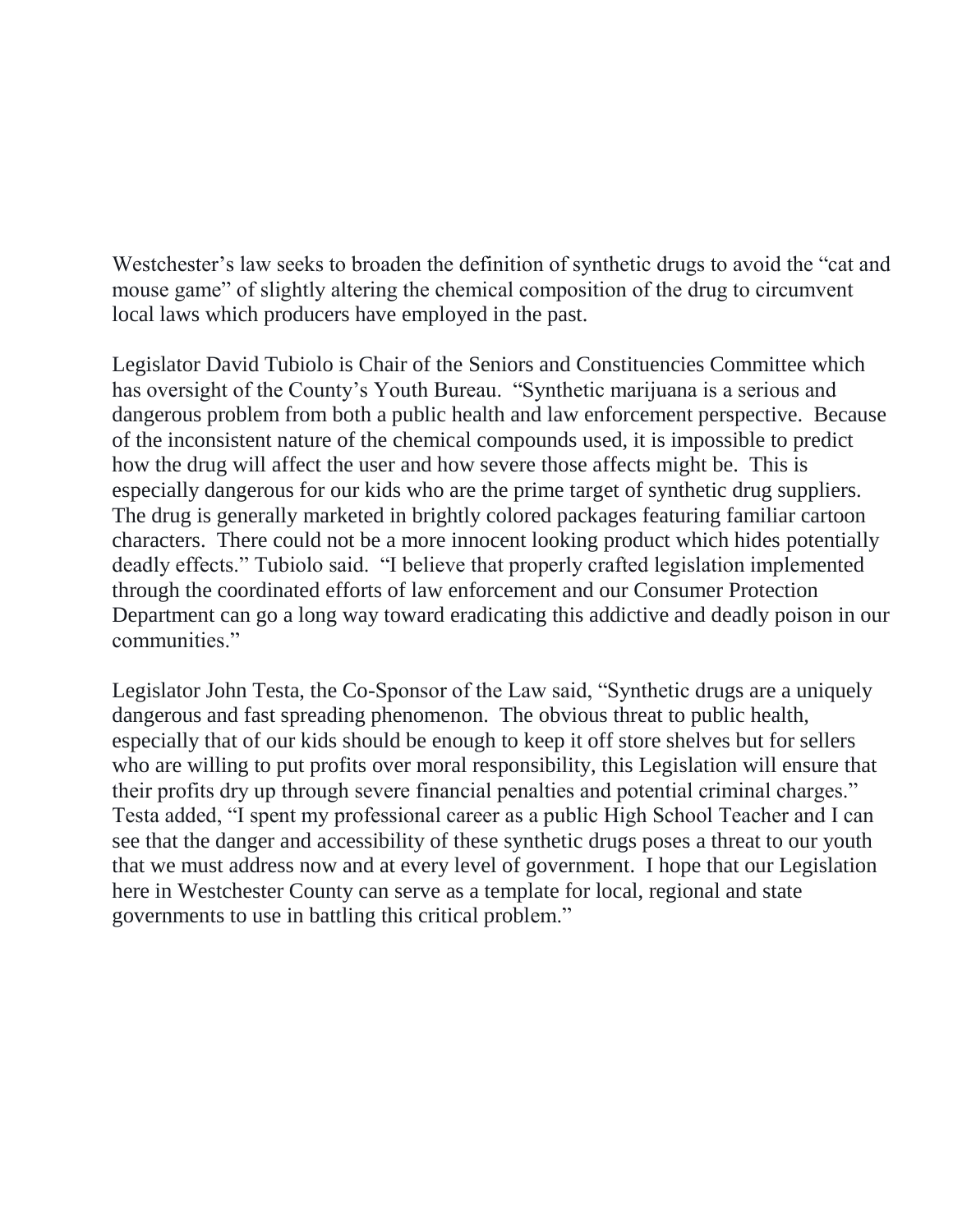

*Legislators Discuss Synthetic Drug Ban with Law Enforcement and Consumer Affairs Officials on Monday at the Legislation Committee Meeting*



*Emergency Response to Four People Sickened by Synthetic Marijuana in White Plains in January 2016*